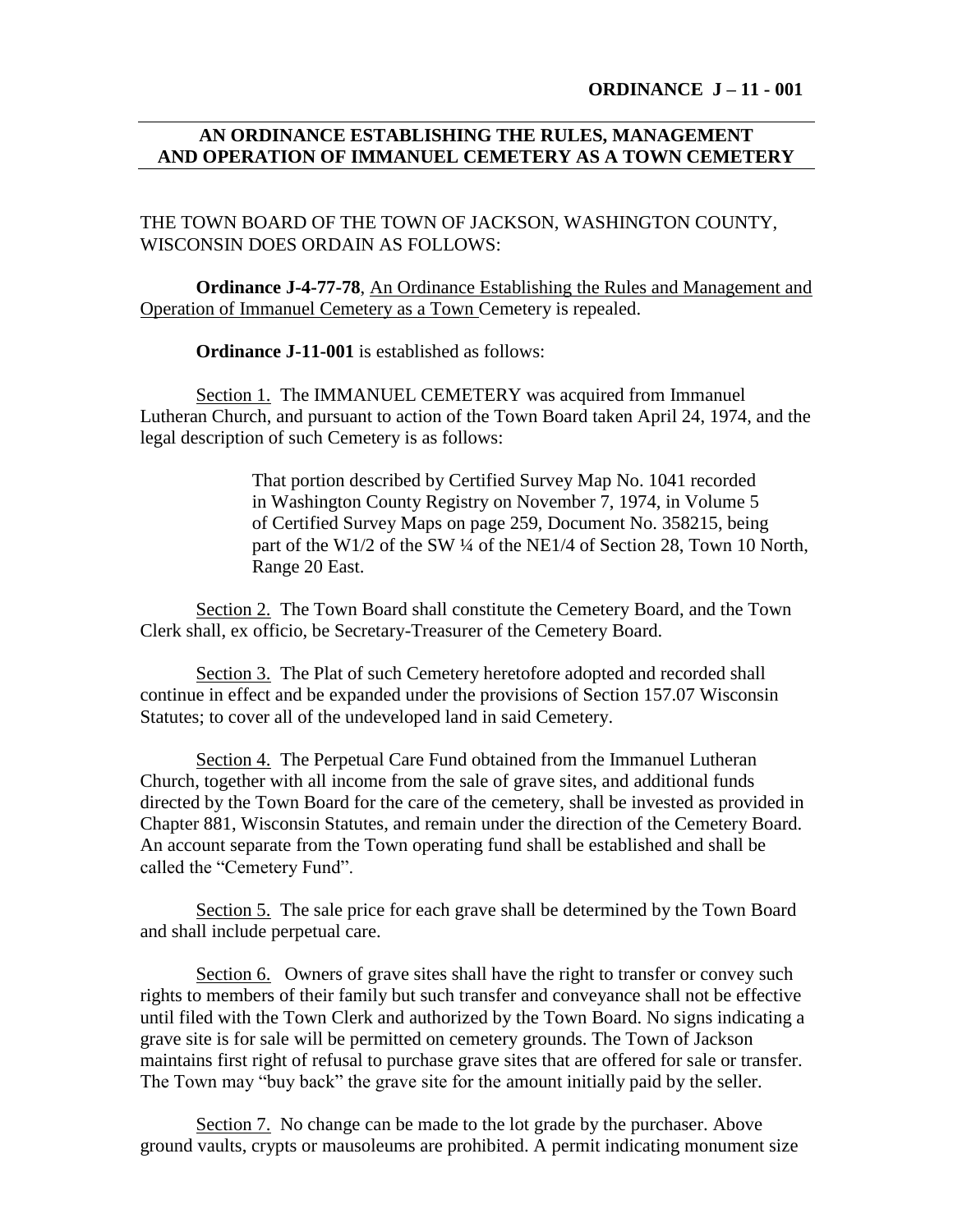## **ORDINANCE J – 11 – 001 PAGE 2**

and location must be applied for in the Town Clerk's office and approved by the Cemetery Board before a monument foundation can be constructed. Only one monument may be allowed per grave site. Monument foundations shall be constructed of concrete or similar material, be flush with the grave site ground level and must extend five (5) inches in all directions beyond the base of the monument. The foundation may not extend past the plot line, nor extend over the actual burial site. The foundation depth must be no less than forty-two (42 inches deep for monuments less than or equal to five (5) feet in height. Monuments exceeding five (5) feet in height will require Cemetery Board review and approval before the foundation permit application can be submitted. The minimum distance between the monument (marker) and the plot line shall be ten (10) inches. Flowers may be planted within twenty (20) inches of the monument foundation. No trees or shrubs may be planted on lots. Fences, hedges, enclosures and corner posts on lots are prohibited. Decorative objects such as wooden boxes, wire containers, glass jars, bottles, cans and other objects may not be placed on lots. Statuary and other seasonal decoration must be secured to the area within twenty (20) inches of the monument foundation and must be maintained in acceptable condition. Seasonal decorations must be removed in a reasonable period of time by the person(s) who placed the decorations on the grave site. All rubbish must be taken out of the cemetery by the parties who originally brought the items to the grave site. The Town reserves the right to remove any items it deems offensive or exhausted at its discretion.

Section 8. Burial of cremated remains by family or others shall be permitted after submitting a permit application and fee to the town Clerk. A grave opening fee will apply. Multiple burials of cremated remains on one gravesite shall be permitted. The location of the individual burials on the gravesite shall be recorded with the Town Clerk. Only one headstone per gravesite may be permitted for such multiple burials. Maximum multiple burials shall be two on half-size plots and four on full-size plots; or four cremations with a conventional burial, provided the conventional burial has been completed first. Cremation containers must be at least eighteen inches below ground level (or surface).

Section 9. Permit application to open a grave shall be made to the Town Clerk and such opening shall be in the manner prescribed by the Town Board in order to protect the adjacent lots. A fee for opening the grave shall be set by the Town Board.

Section 10. The excavation shall only be made by qualified persons who are approved by the Town Board.

Section 11. The Cemetery Fund shall be used to provide for regular care and extraordinary expenses of the Cemetery. The Town Board may, from time to time, request electors at the Town Meeting, after notice in the manner provided in Section 60.13, Wisconsin Statutes, to levy a special tax to provide funds for the improvement of the Cemetery, as required by Section 157.05 (5) Wisconsin Statutes.

Section 12. Operation of private vehicles on cemetery grounds is prohibited.

Section 13. All conveyances of platted lots or grave sites shall be in accordance with Section 157.08 Wisconsin Statutes, and the same shall be signed by the Town Chairman and Town Clerk.